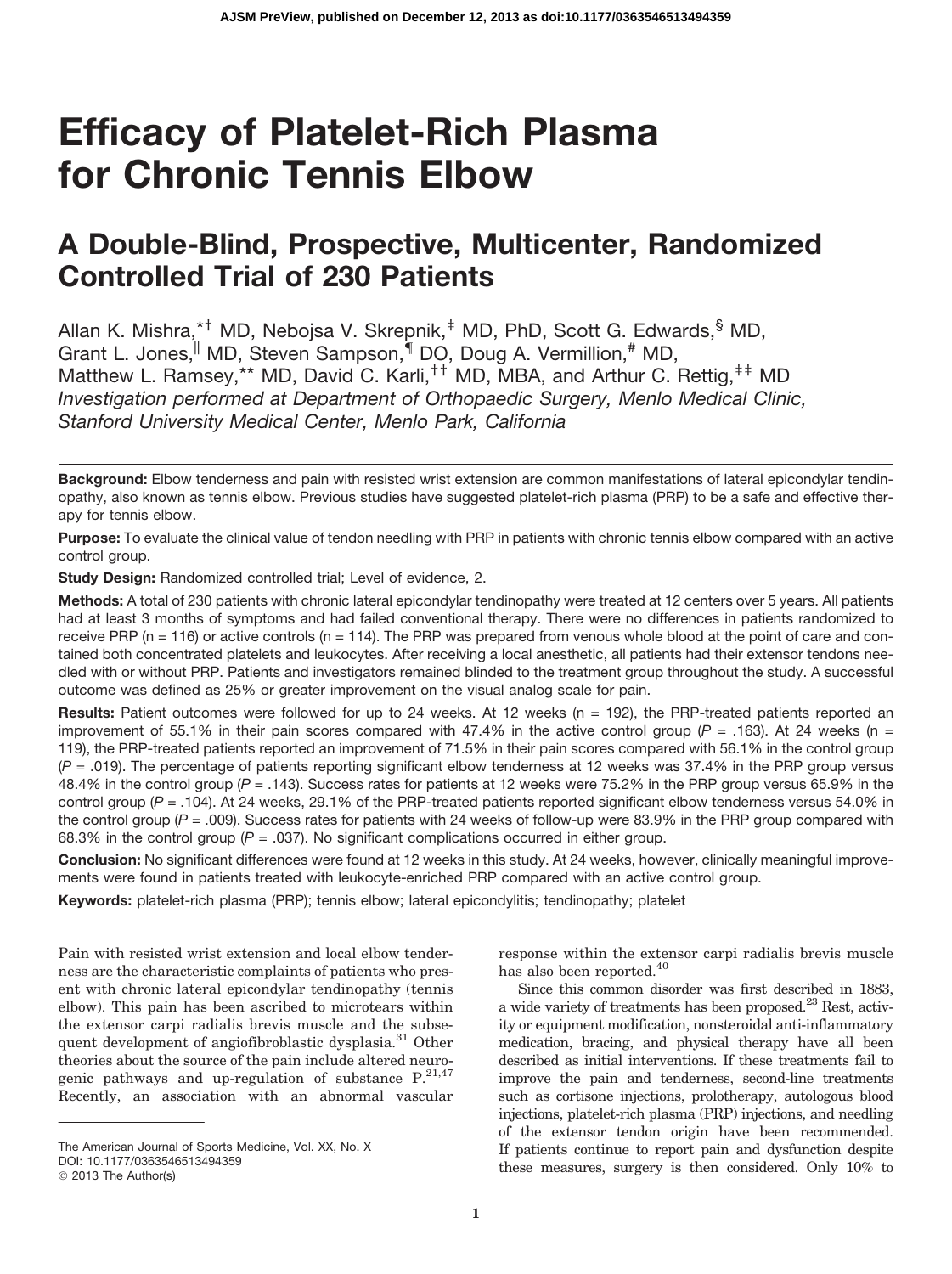15% of patients with chronic lateral epicondylar tendinopathy consider surgery. Surgical options include open tendon debridement and repair, percutaneous or open tendon release, and arthroscopic debridement. Reviews of the surgical literature note few differences in the outcomes of these approaches overall, with a success rate of approximately  $85\%$ <sup>22</sup>

Platelets are, in part, mediators of the coagulation process, but they also contain more than 300 bioactive cytokines and growth factors that act via autocrine and paracrine mechanisms to help coordinate cellular communication.<sup>7</sup> Platelets also release vasoactive substances such as serotonin, calcium, histamine, and adenosine via their dense granules.<sup>27,29</sup> Importantly, several preclinical studies suggest that PRP enhances human tendon cell proliferation, differentiation, and maturation.<sup>16,41-43</sup>

It is crucial to note that not all PRPs are the same. Some preparations contain only concentrated platelets in a small volume of plasma. Others contain various concentrations of platelets and white blood cells. Equally important is the influence of platelets on the behavior and function of white blood cells.<sup>39</sup> Activation of the platelets with thrombin and/ or calcium to initiate release of the contents of the granules ex vivo has been recommended in the wound healing literature.37 Recent information, however, strongly suggests that PRP without activation promotes a better healing response.37 All these different formulations of PRP make comparison between studies difficult and have led to the development of a PRP classification system<sup>25</sup> (Table 1). This system has 4 types and incorporates white blood cell concentration, activation status, and platelet concentration  $(A: >5$  times the baseline platelets; B:  $<5$  times the baseline platelets). Such classification now permits investigators and clinicians to replicate research results and standardize the use of different formulations of PRP for various conditions.

In 2006, Mishra and Pavelko<sup>26</sup> published a pilot study suggesting that unactivated concentrated platelets with concentrated white blood cells may be effective for patients who had failed nonoperative treatment for lateral epicondylar tendinopathy and who were considering surgery. That specific formulation of PRP consisted of unactivated platelets concentrated at about 5 times the baseline with concentrated white blood cells (type  $1$  PRP<sup>25</sup>). In a small

TABLE 1 Platelet-Rich Plasma Classification System

| Type          | White Blood Cells                                                                                         | Activated? |
|---------------|-----------------------------------------------------------------------------------------------------------|------------|
|               | Increased over baseline                                                                                   | Nο         |
| $\mathcal{D}$ | Increased over baseline                                                                                   | Yes        |
| 3             | Minimal or no white blood cells                                                                           | $\rm No$   |
|               | Minimal or no white blood cells<br>A: Platelets $>5\times$ baseline<br>B: Platelets $< 5 \times$ baseline | Yes        |

group of patients  $(n = 15)$ , there were statistically significant improvements compared with an active control group (bupivacaine with epinephrine,  $n = 5$ ) at 8 weeks and a 93% reduction in pain scores for the PRP-treated patients at an average of 25.6 months.

That investigation was followed by a study by Gosens et al<sup>13</sup> and Peerbooms et al<sup>33</sup> using the same techniques and indications in a prospective, randomized trial of PRP versus cortisone in 100 patients. The results were published in 2 separate works.<sup>13,33</sup> At 2 years, the PRP-treated patients reported an improvement of 69% in pain scores compared with only 36% for patients treated with corticosteroid injections ( $P < .0001$ ). When the patients were evaluated via the Disabilities of the Arm, Shoulder and Hand (DASH) scores at 2 years, the PRP group had an improvement of 67.6% compared with 15.7% in the cortisone group ( $P < .0001$ ).

The pilot study of Mishra and Pavelko<sup>26</sup> was underpowered and only suggested some value for unactivated PRP in patients with chronic lateral epicondylar tendinopathy who were considering surgery when all other nonoperative measures had failed. The studies of Gosens et  $al<sup>13</sup>$  and Peerbooms et al<sup>33</sup> had excellent methodology and execution but have been criticized for using cortisone as a control group because of its potential negative effects. Overall, however, these 2 controlled studies reported no safety issues and supported the use of unactivated PRP with leukocytes as an alternative to surgery. The second set of studies also clearly showed that cortisone has little or no long-term value in the treatment of chronic tennis elbow.

<sup>\*</sup>Address correspondence to Allan K. Mishra, MD, Department of Orthopedic Surgery, Menlo Medical Clinic, Stanford University Medical Center, 1300 Crane Street, Menlo Park, CA 94025 (e-mail: am@totaltendon.com).

<sup>&</sup>lt;sup>†</sup> Department of Orthopedic Surgery, Menlo Medical Clinic, Stanford University Medical Center, Menlo Park, California.

<sup>&</sup>lt;sup>‡</sup>Tucson Orthopaedic Institute, Tucson, Arizona.

<sup>§</sup> Division of Hand and Elbow Surgery, Georgetown University Hospital, Washington, District of Columbia.

<sup>||</sup>Department of Orthopaedic Surgery, The Ohio State University, Columbus, Ohio.

<sup>{</sup> The Orthohealing Center and The Orthobiologic Institute, Los Angeles, California.

<sup>#</sup> Orthopaedic Research Clinic, Anchorage, Alaska.

<sup>\*\*</sup>Department of Orthopaedic Surgery, Thomas Jefferson University, Philadelphia, Pennsylvania.<br><sup>††</sup>The Steadman Clinic, Vail, Colorado.<br><sup>‡‡</sup>Methodist Sports Medicine, Indianapolis, Indiana.

One or more of the authors has declared the following potential conflict of interest or source of funding: This study was sponsored by Biomet Biologics. A.K.M. receives royalties for patents from Biomet and ThermoGenesis and owns stock in BioParadox and ThermoGenesis. N.V.S. has received payment for speaking and as a consultant from Auxilium and receives research support from Biomet, DePuy, Ferring Pharmaceuticals, Biomemetic, Pfizer, Smith & Nephew, Zimmer, and Wyeth. S.G.E. is a paid consultant and receives research support from Medartis, owns stock or stock options in Mylad, and receives research support from Biomet. G.L.J. is an unpaid consultant for Arthrotek and receives research support from Biomet and Genzyme. S.S. has made presentations for Sonosite. D.A.V. has made presentations for Genzyme and receives research support from Biomet. M.L.R. receives royalties from and is a paid consultant for Integra (Ascension) and Zimmer and has made presentations for Arthrex. D.C.K. is an employee of and receives royalties from Greyledge Technologies. A.C.R. receives research support from Biomet.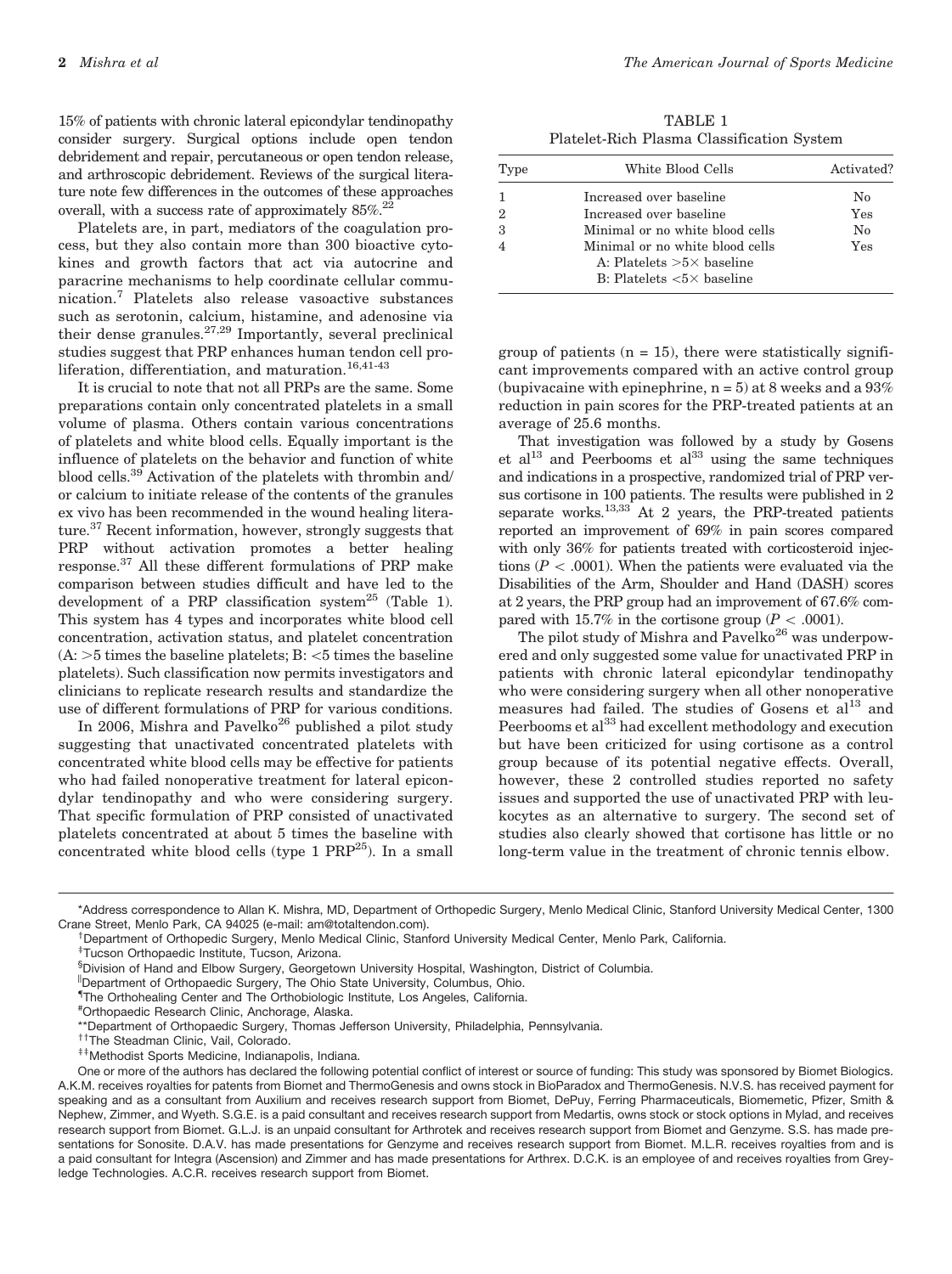Needling of the extensor tendon under a local anesthetic has been described in the literature as an effective treatment for chronic tennis elbow. $24$  The objective of the present investigation was to evaluate the efficacy of needling with and without a specific type of PRP as a treatment for chronic lateral epicondylar tendinopathy. We hypothesized that the addition of PRP would result in more improvement in pain and lower levels of tenderness at the elbow compared with needling alone.

#### MATERIALS AND METHODS

The study design was a double-blinded, prospective, multicenter, randomized trial (ClinicalTrials.gov trial number: NCT 00587613). The study sponsor, physician-evaluators, and patients were blinded to the treatment assignment and results until the end of the investigation. Thirteen investigational sites received local institutional review board approval for this study. Twelve sites enrolled patients. Trained study site personnel entered the source information into an electronic database, and informed consent was obtained from all patients.

#### Patient Selection

The patients had to fail at least 1 conventional therapy as listed below. There was considerable variability in the types and amount of treatment. The inclusion criteria, however, were uniformly applied to both the PRP and active control groups.

The following inclusion criteria were employed:

- 1. Pain by palpation at the lateral epicondyle of the elbow
- 2. Baseline elbow pain  $\geq 50$  mm/100 mm using a visual analog scale (VAS) during resisted wrist extension
- 3. History of elbow pain for at least 3 months
- 4. Pain unresponsive to 1 of 3 conventional therapy programs (local steroid injections, physical/occupational therapy, nonsteroidal anti-inflammatory medications)
- 5. Patient-informed consent

The following exclusion criteria were employed:

- 1. Pregnancy
- 2. Age  $\langle 18 \rangle$  years
- 3. History of anemia
- 4. History of bleeding disorder
- 5. History of carpal tunnel syndrome on the affected side within 1 year before randomization
- 6. Cervical radiculopathy
- 7. Systemic disorders such as diabetes, rheumatoid arthritis, or hepatitis
- 8. Uncooperative patient or patient with neurological disorders who is incapable of following directions or who is predictably unwilling to return for follow-up examinations
- 9. Previous surgery for elbow tendinosis
- 10. Active bilateral elbow tendinosis within 4 weeks before randomization
- 11. Hypothyroidism
- Vol. XX, No. X, XXXX **Efficacy of PRP** for Chronic Tennis Elbow 3
	- 12. History of any blood disorder
	- 13. Hemoglobin  $\langle 11 \text{ g}/dL \rangle$
	- 14. Hematocrit \33%
	- 15. Platelet count outside of the normal range of 150 to  $400 \times 1000/uL$
	- 16. Participation in a workers' compensation program or planning to apply for the program and/or any ongoing, pending, or planned legal action as a result of elbow pain
	- 17. History of arthritis or fracture of the affected elbow
	- 18. Received local steroid injections within 6 weeks, physical/occupational therapy within 4 weeks, or nonsteroidal anti-inflammatory medications within 1 week of randomization
	- 19. Intolerance to acetaminophen

Informed consent was obtained from 301 patients; 48 failed initial screening, and 22 dropped out before any treatment. The remaining 231 patients were then randomized via a computerized protocol. There were no differences between the 2 groups with regard to weight, age, height, sex, or race. The mean patient age in the active control group was 47.4 years compared with 48.4 years in the PRP group ( $P = .375$ ). All patients had normal radiograph findings. Baseline measurements of pain and forearm function were also not different. One patient was excluded because of blood draw failure. Therefore, a total of 230 patients with chronic lateral epicondylar tendinopathy received treatment. The investigation was conducted over a period of 5 years from 2006 to 2011. Two patients (1 PRP, 1 active control) were treated and voluntarily withdrew with no postbaseline measurements. Three patients (all PRP) were treated but were lost to follow-up. This left 225 patients (97.8% of the total) with postbaseline data that were included in the analysis (Figure 1).

## PRP Preparation and Procedure Technique

Approximately 30 mL of whole blood was drawn from a peripheral vein of each patient. In the PRP group, the blood was mixed with an anticoagulant (ACD-A) and placed into a sterile separator canister (GPS, Biomet Biologics, Warsaw, Indiana). The canister was then placed in a desktop-sized centrifuge and processed for 15 minutes at 3200 rpm (Figure 2). This method of preparation produces type 1A PRP (leukocyte-enriched PRP with platelets  $5 \times$  baseline used in an unactivated manner). The PRP was then removed and buffered to physiological pH using 8.4% sodium bicarbonate to neutralize the acidic ACD-A in the PRP. The injection site was blocked using 0.5% bupivacaine with epinephrine, and then, 2 to 3 mL of the prepared PRP was injected into the extensor carpi radialis brevis tendon and surrounding area using a peppering technique. This technique consisted of 5 penetrations of the tendon as the PRP was injected via a single skin penetration. The active control group was injected with 2 to 3 mL of bupivacaine using the same peppering technique as the PRP group. To maintain blinding in both groups, the entire 10-mL syringe including the needle hub was wrapped in black tape to obscure its contents. The patient's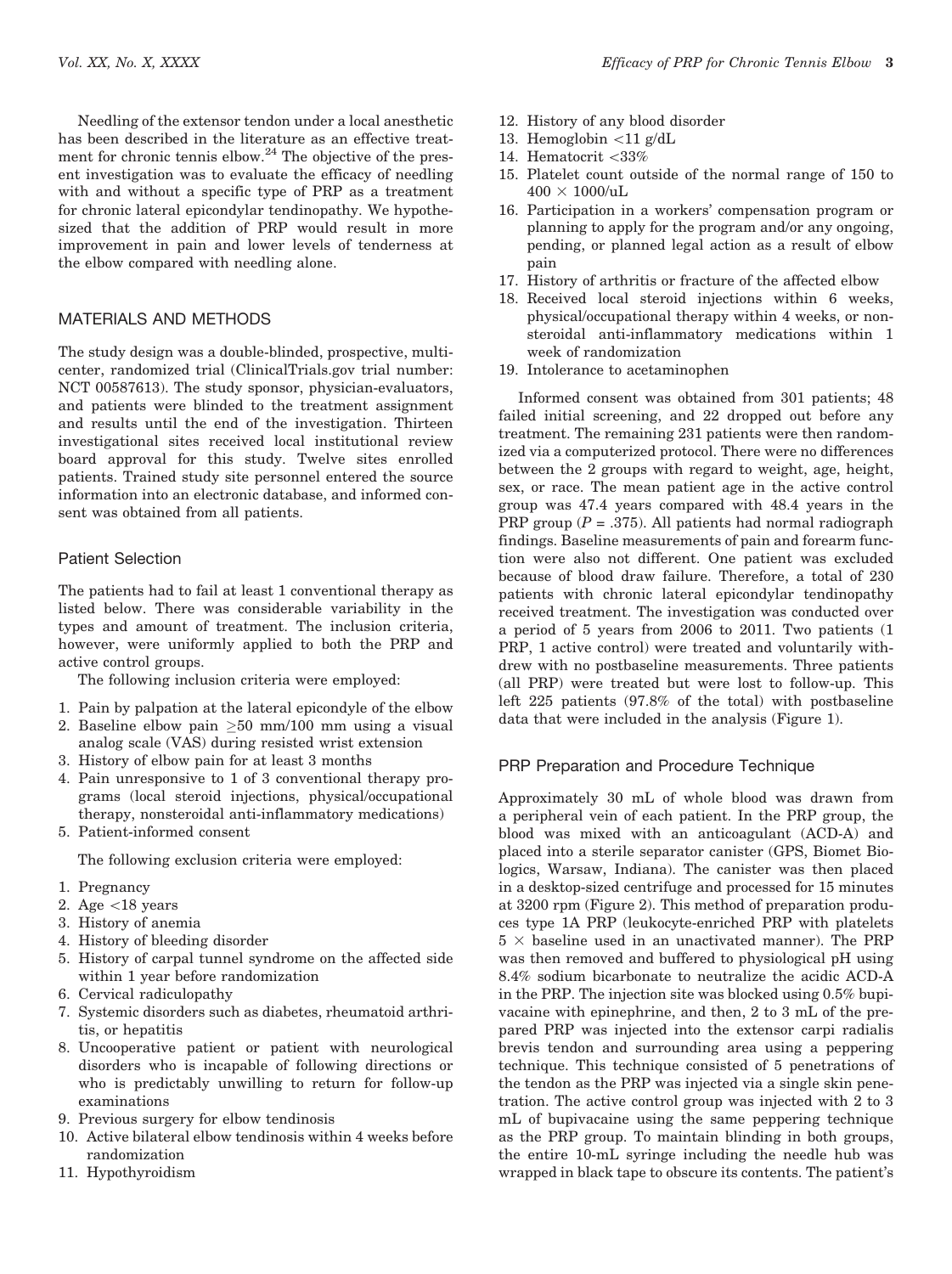

Figure 1. Flow diagram of the study patients.

arm was also draped to prevent inadvertent unblinding of the patient during the injection.

## Outcome Measurements and Statistical Analysis

The primary outcome measure was defined based on the VAS with resisted wrist extension (VASRWE). Patients indicated their pain score on a 100-mm VAS. A successful outcome was defined as 25% or greater improvement in this score compared to baseline. This level of improvement was considered clinically meaningful. The study was originally designed to compare the proportion of successfully treated patients at 12 weeks.

The null hypothesis was that the proportion of patients successfully treated with PRP or control would be equal. The alternative 1-sided hypothesis specifically stated that



Figure 2. Disposable cylinder containing blood components after separation.

the proportion of successfully treated patients with PRP would be greater than the control group:

| Null hypothesis:                                                | $H_o: \pi_{PRP} - \pi_{\text{ent}} = 0$ |
|-----------------------------------------------------------------|-----------------------------------------|
| Alternative hypothesis: $H_A: \pi_{PRP} - \pi_{\text{cnt}} > 0$ |                                         |

where  $\pi$  is the success proportion in PRP or control.

This prospective hypothesis was designed at the outset to be 1-sided, not 2-sided, based in part on previously published studies<sup>13,26,33</sup> suggesting that treatment with PRP results in greater improvement in pain scores when compared to controls. In the initial prospective statistical analysis, a 1-sided alpha level of 0.025 was set for the 12-week cohort. The overall success rates, therefore, are reported using a 1-sided Fisher exact test. All other P-values reported are 2-sided.

The Patient-Rated Tennis Elbow Evaluation (PRTEE; formerly known as the Patient-Rated Forearm Evaluation Questionnaire) and extended wrist examination were secondary measurements of outcome. The extended wrist examination evaluates the patient for signs of infection, local tenderness, and sensation. Successful treatment was prospectively defined as a reduction of greater than or equal to 25% of the VASRWE pain score compared to baseline in patients that did not require pain medication beyond 48 hours and did not require escape therapy. There were no differences between the groups in terms of patients requiring pain medication beyond 48 hours (PRP,  $n = 21$ ; active control,  $n = 24$ ) or the need for escape therapy (PRP,  $n = 5$ ; control,  $n = 11$ ).

The original design of this study included only a 12-week follow-up protocol. After the initial study approval, a request was made by the sponsor to add additional investigational sites. During that review, the regulatory agency (FDA) asked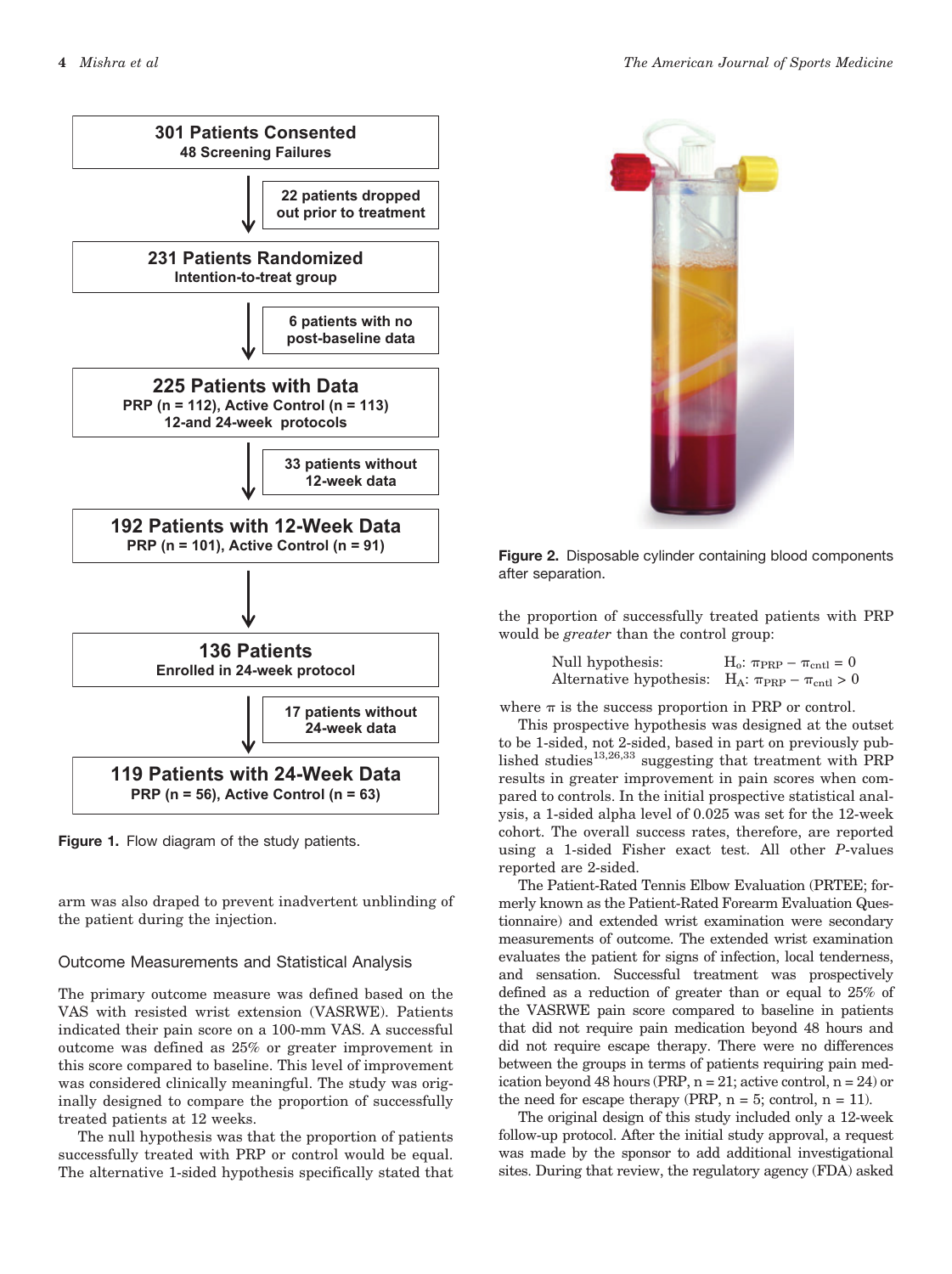

Figure 3. Mean percentage improvement in visual analog scale pain score. \*Improvement in pain score at 8 weeks (*P* = .023). \*\*Improvement in pain score at 24 weeks (*P* = .019).

the study sponsor to give serious consideration to adding a longer follow-up visit to better evaluate safety and efficacy. This prompted the sponsor to request the addition of a 24-week follow-up visit, which was approved. No data were evaluated prior to the addition of the 24-week endpoint, and no interim analyses at 12-week or other times were conducted. This was a double-blind study. The sponsor, evaluator, patient, and injecting physician were blinded as to which treatment an individual was assigned throughout the length of the study. Initial and follow-up data collection of VASRWE, PRTEE, and the extended wrist examination including elbow tenderness was conducted by a blinded evaluator without the presence of the treating physician.

A total of 94 patients were enrolled under the 12-week protocol and 136 patients were enrolled under the 24-week protocol. It was therefore not possible to fully evaluate all of the 94 patients in the initial cohort, as they had already passed the 24-week follow-up period when the study was modified. Thus, the incomplete data at 24 weeks is not a result of dropouts or related to the outcome. Furthermore, there was no statistical difference in the mean baseline pain scores in those patients with 24-week data versus those patients without 24-week data, providing evidence that there has been no violation of the missing at random assumption needed for 24-week comparisons to be fair.

The repeated-measures analysis of variance (ANOVA) model was used to analyze the mean percentage pain score comparisons between the two groups. Fisher exact test was used to evaluate other measurements as appropriate. A sample size of 115 patients in each treatment group was calculated to have 87.7% power to detect a difference in treatment success percentage between PRP and bupivacaine injections assuming a rate of 50% for PRP, that the true difference is 20%, and that the type I error rate is a 1-sided alpha significance level of 0.025. Similarly, a sample size of 115 patients in each treatment group was calculated to have a 99.1% power to detect a difference in the treatment success percentage between PRP and bupivacaine injections



Figure 4. Tennis elbow questionnaire. Both the platelet-rich plasma–treated and active control groups had improved functionality over baseline at each follow-up as measured by the Patient-Rated Tennis Elbow Evaluation.

assuming a rate of 47.1 for PRP, that the true difference is as large as 26.5%, and that the type I error rate is a 1-sided alpha significance level of 0.025. Ideally, there would have been 115 patients in each group with 24 weeks of follow-up according to power calculations designed with at least 80% power to detect a treatment success rate difference of 20%. Unfortunately, only 119 patients (PRP,  $n = 56$ ; control,  $n =$ 63) had 24-week data available for analysis. Clinicians and patients may not consider a 25% improvement clinically meaningful at 24 weeks. Success rates as defined by 50% or more improvement are therefore also reported.

#### RESULTS

#### Safety

A total of 5 significant adverse events were reported during the study. Two PRP-treated patients had severe pain (1 for 2 days, 1 for 4 days). These events were reported as probable or likely related to the treatment. The remaining 3 events were reported as unlikely or not related to the treatment. They included 1 patient in the PRP group with unstable angina 4 months after treatment and 2 patients in the active control group; one patient had a radial/ulnar fracture, and the other underwent shoulder arthroscopic surgery with decompression.

Total adverse events, pain being the most common, occurred in  $18\%$  (n = 20) of the active control patients and  $19\%$  (n = 22) of the PRP-treated patients. There were no statistical differences between the active control and PRP groups in the incidence of adverse events, need for pain medication beyond 48 hours, or escape therapy.

#### Pain Scores (VAS With Resisted Wrist Extension)

Patients reported a baseline level of pain with resisted wrist extension. This value was then compared with their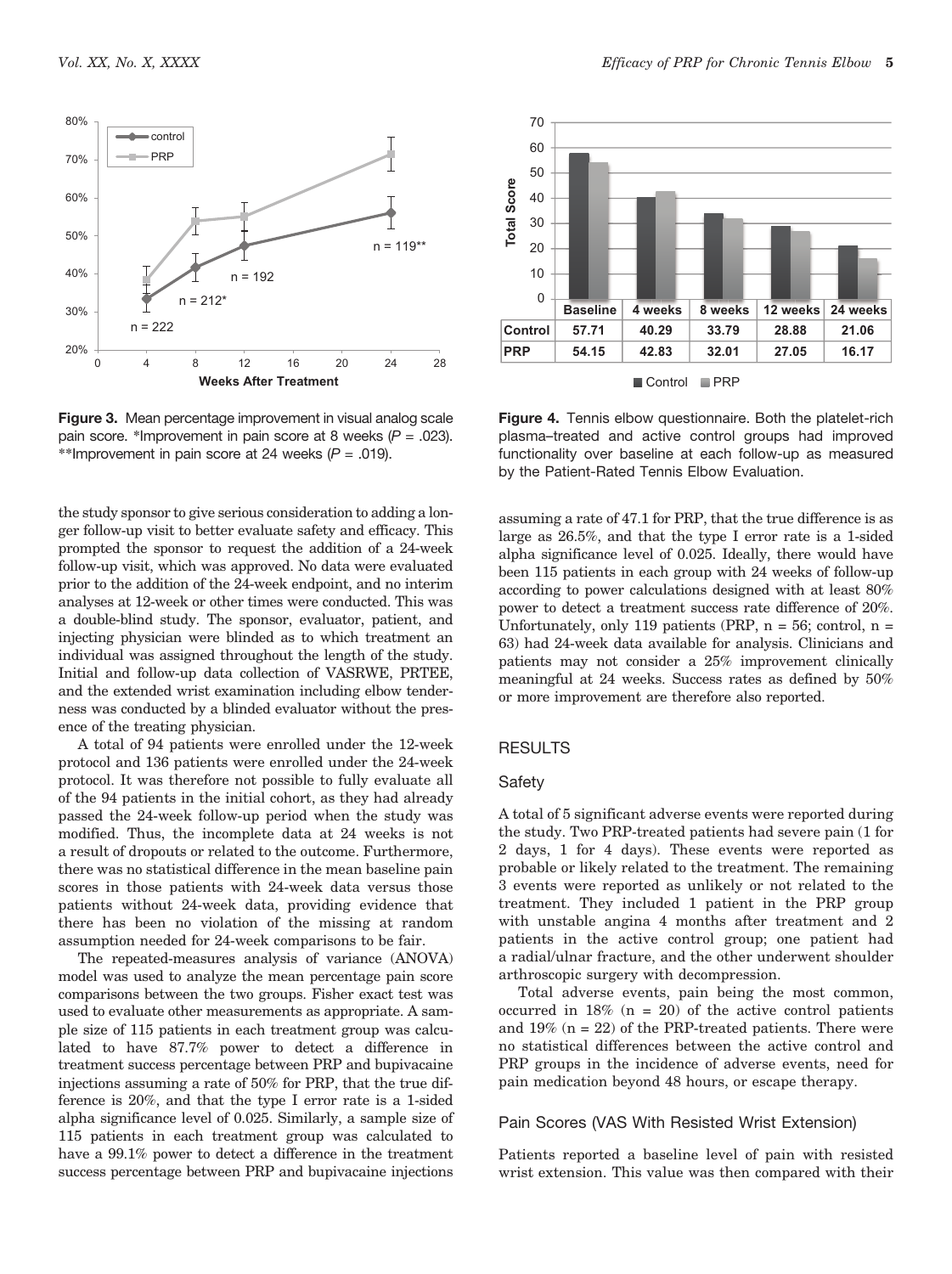

Figure 5. Percentages of patients reporting elbow tenderness were significantly lower in the platelet-rich plasma– treated group versus active control group at 24 weeks  $(P =$ .009). The differences were not significant at 4 weeks  $(P =$ .075), 8 weeks (*P* = .054), or 12 weeks (*P* = .143).

reported scores at 4, 8, 12, and 24 weeks. At each follow-up, the PRP-treated patients reported more improvement in their pain scores relative to the active control group. These differences were statistically significant at 8 and 24 weeks. Specifically, at 4 weeks after treatment, the PRP-treated patients reported an improvement of 38.4% compared with 33.5% in the active control group  $(P = .324)$ . At 8 weeks, the PRP-treated patients reported an improvement of 53.9% versus 41.7% in the active control group ( $P =$ .023). At 12 weeks, the PRP-treated patients reported an improvement of 55.1% compared with 47.4% in the active control group ( $P = .163$ ). At the final follow-up at 24 weeks, the PRP-treated patients reported an improvement of 71.5% compared with 56.1% in the active control group  $(P = .019)$  (Figure 3).

#### Tennis Elbow Questionnaire (PRTEE)

There were no major differences in scores between the 2 groups on the patient-rated elbow questionnaire. Both groups showed improvement with time. At 8-, 12-, and 24-week follow-up, the PRP group reported more improvement over baseline, but these differences were not statistically significant (Figure 4).

#### Extended Wrist Examination

There were no notable differences between the groups in terms of signs of infection or sensation. There were, however, significant differences in terms of local tenderness. At each posttreatment follow-up, the PRP group had a lower percentage of patients reporting significant local tenderness at the elbow. There were, however, no statistical differences at 4,8, or 12 weeks. At 24 weeks after treatment, 54% of the active control group versus 29% of the PRP group reported significant local tenderness  $(P =$ .009) (Figure 5).



Figure 6. Clinically significant success rates, as measured by a  $\geq$ 25% reduction in pain score versus baseline, were found in platelet-rich plasma–treated patients at 24 weeks after treatment  $(P = .037)$ .



Figure 7. Clinically significant success rates, as measured by a 50% or greater reduction in pain score versus baseline, were found in PRP-treated patients at 24 weeks posttreatment (*P* = .008).

#### Success Rates

Using the preplanned measurement of success that required combining the results of the 12- and 24-week cohorts, there were no differences between the study sites in success rates (control, 54.0% vs PRP, 63.4%) When all patients with 12-week follow-up data (control,  $n = 91$ ; PRP,  $n = 101$ ) were analyzed for  $\geq 25\%$  reduction in pain score compared with baseline, the success rate for the control group was 65.9% compared with 75.2% for the PRP group ( $P = .104$ , 1-sided;  $P = .203$ , 2-sided). Evaluating the 119 patients with 24 weeks of follow-up data (control,  $n = 63$ ; PRP,  $n = 56$ ) revealed clinically relevant differences. At this time point, the success rate for the control group was 68.3% compared with 83.9% for the PRP group  $(P = .037, 1 \text{-sided}; P = .056, 2 \text{-sided})$  (Figure 6). Success rates as defined by 50% or more improvement in pain scores were 82.1% in the PRP group compared with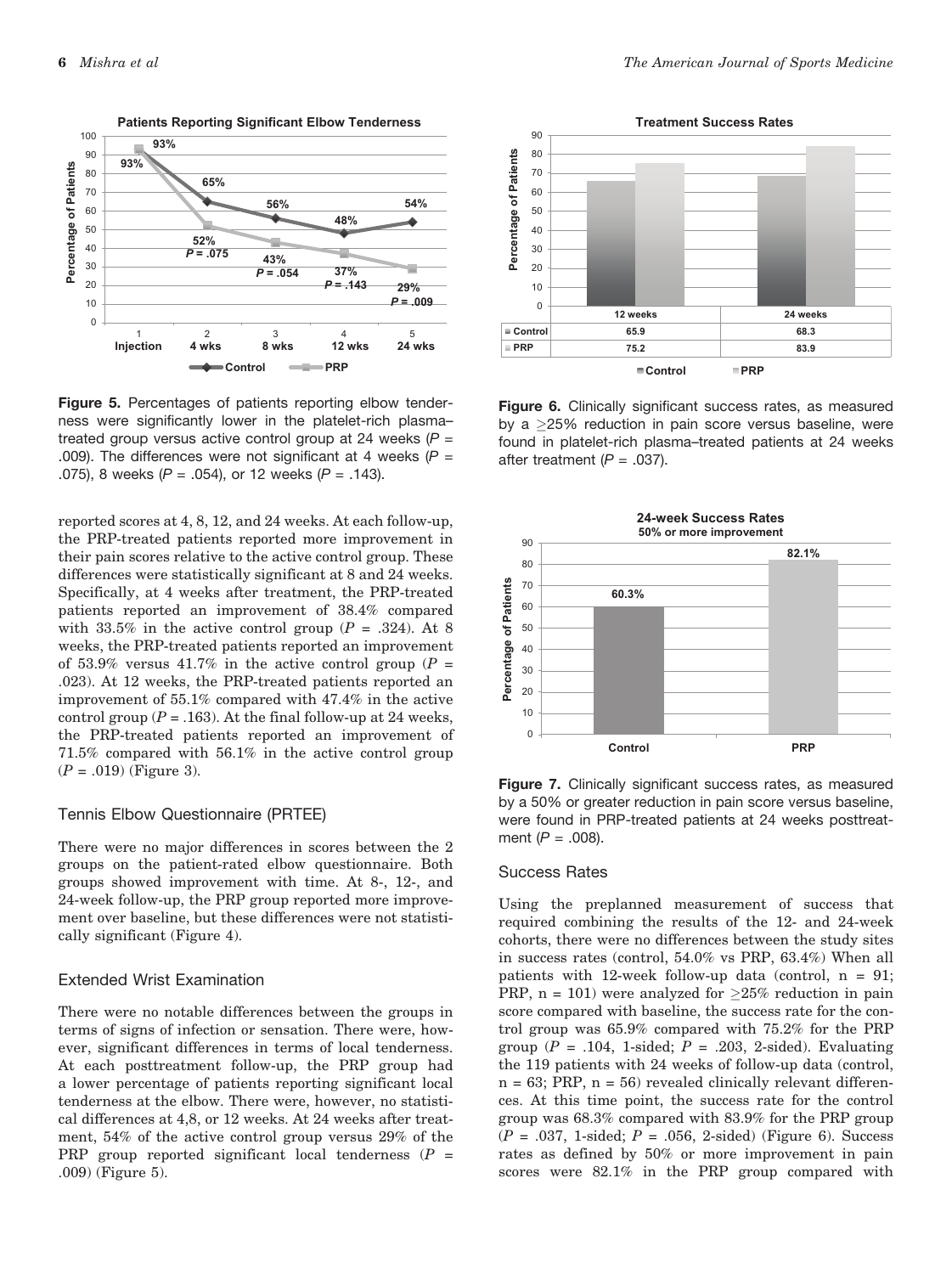60.1% in the control group at 24 weeks ( $P = .008$ , 1-sided; P  $= 0.015$ , 2-sided) (Figure 7).

#### **DISCUSSION**

Chronic lateral epicondylar tendinopathy, also known as tennis elbow, is a common problem seen by primary care physicians, physiatrists, and orthopaedic surgeons. It is often self-limiting or responsive to nonoperative measures such as rest, anti-inflammatory medication, physical therapy, and activity modification. Home-based stretching and eccentric strengthening exercises can also be effective if the patient is compliant. In approximately 10% to 15% of patients, however, symptoms of local elbow tenderness and pain with resisted wrist extension persist. In this cohort of patients, corticosteroid injections are often considered. A survey of 400 members of the American Academy of Orthopaedic Surgeons found that 93% had administered a corticosteroid injection for this type of problem.<sup>14</sup> Cortisone injections have demonstrated short-term pain improvements but also result in high rates of symptom recurrence.<sup>1,20</sup>

Unfortunately, dexamethasone inhibits tenocyte proliferation and tendon progenitor cell recruitment with reduced collagen synthesis.<sup>38</sup> Furthermore, dexamethasone depletes the pool of human tendon stem cells, suppresses type I collagen, and enhances fatty and cartilagelike tissue changes that can lead to tendon ruptures.<sup>48</sup> This treatment can also result in dermal depigmentation and cause subcutaneous atrophy that may exacerbate local elbow tenderness. A plethora of alternative injection treatment options has arisen because of the limited data supporting cortisone. Autologous blood, botulinum toxin, polidocanol, prolotherapy, hyaluronic acid, and PRP injections have all been utilized with varying degrees of success.17 Autologous blood injections have been shown to have value in some studies, but often, more than 1 injection is needed.<sup>10</sup> Direct comparison of PRP against whole blood also suggests a higher conversion rate to surgery in whole blood–treated patients. The higher levels of growth factors in PRP compared with whole blood help explain some of these clinical differences.<sup>27</sup>

A recently published study suggested that there is no difference in treatment effectiveness between PRP, cortisone, and saline injections at 12 weeks after treatment.<sup>18</sup> This investigation enrolled patients who had not failed other treatments. A high volume of lidocaine (10-15 mL) was also injected into the tendon before treatment. This treatment protocol is different from the present investigation and previous published studies.<sup>13,26,33</sup> There were also dramatic differences in outcome when the PRP-treated patients were compared with the steroid-treated patients at 6 months and 1 year in favor of significantly more pain reduction in the PRP group ( $P = .005$  and  $P = .006$ , respectively). The steroid-treated group also was found to have a 15% chance of developing skin atrophy at the injection site. This confirms that steroid injections are not benign and have little long-term value in terms of alleviation of pain.

Surgery is typically recommended for patients with chronic lateral epicondylar tendinopathy who fail to respond to nonoperative measures. Percutaneous, open, and arthroscopic techniques have been described. Most of the surgical literature consists of case series of fewer than 50 patients (type 4 evidence), reporting varying degrees of success ranging from  $80\%$  to  $90\%$ .<sup>22</sup> Five years after surgery, however, up to 28% of patients may complain of persistent symptoms, and  $9\%$  report moderate to severe pain.<sup>6</sup> A recent prospective, randomized surgical trial in a small number of patients suggested that a simple skin incision at the area of tendon dysfunction may yield the same outcome as a more invasive procedure.19 In addition, surgical treatment rarely can result in serious complications such as a nerve injury especially with an arthroscopic approach.<sup>2</sup>

The total cost of a surgical solution must also be addressed. If an equally effective treatment is available with less expense and risk, it should be considered before surgical intervention. An informal poll of the authors of this study found the total charges associated with operative treatment of chronic lateral epicondylar tendinopathy, including surgeon's fees, anesthesiology fees, and surgery center or hospital fees, to be between \$10,000 and \$12,000. Significant cost savings could be realized by payers if they were to initiate coverage of PRP for chronic tennis elbow patients who are contemplating surgery at a total price point of about \$1000.

Successful treatment was predetermined in this investigation to be a greater than 25% reduction in the VAS pain score with resisted wrist extension. This required imputing the results of the 12- and 24-week cohorts to the last recorded endpoint. This is an inherent weakness of the study. Ideally, all patients would have had at least 24 weeks of follow-up. Another weakness was the 24-week follow-up time point. A later evaluation, such as 1 or 2 years after treatment, would have been better. The study would also have been stronger if a standardized rehabilitation protocol was implemented. None was used because it was not possible to confirm compliance across so many centers.

The multicenter approach was one of the strong points of the study. By standardizing the PRP preparation, using the same separation device and injection protocol, the study was able to enroll patients in 12 different centers. There were no differences in success rates across these centers. Therefore, this technique can be translated beyond a single investigator or center. Reproducibility of results across multiple centers is crucial if a new therapy is to become available and useful to a wide range of patients. However, the results from this clinical trial using type 1A PRP may not be generalizable to types of PRP that differ from the one used in this study.

Another strength of the study was the complete blinding of the study sponsor, treating physician, evaluator, and patient by masking the syringes and drawing blood from all patients. Using the active control of needling the extensor origin without PRP also enhanced results. This study confirms the value of needling alone, but the clinical importance may be limited because 54% of the active control group still reported significant elbow tenderness compared with 29% in the PRP group  $(P = .009)$  at 6 months. Longer follow-up level I studies would be helpful in clarifying the relative value of needling alone.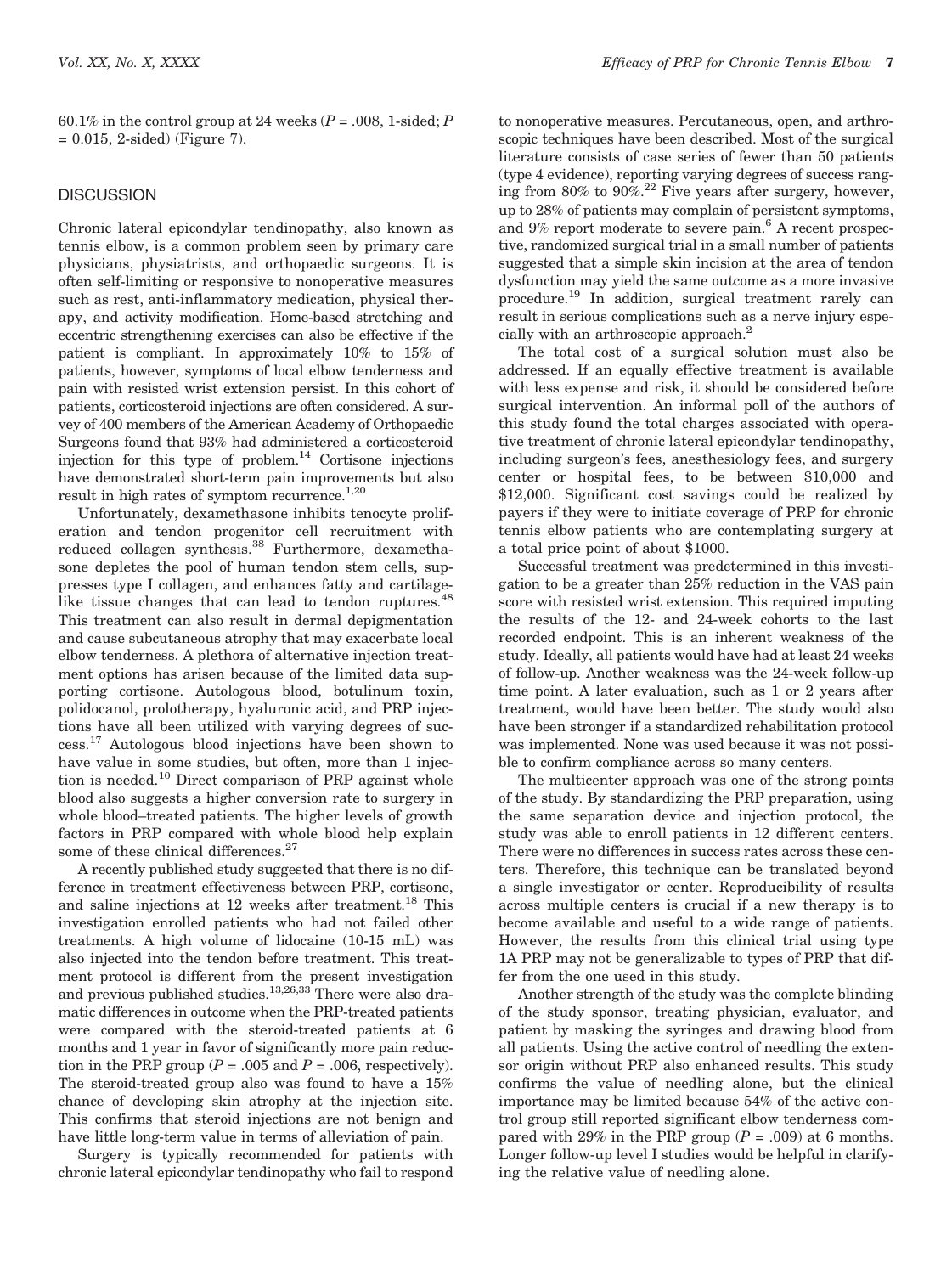In the present investigation, superior results were demonstrated when PRP was added to the needling technique. It would not have been practical or ethical to deny treatment to patients still complaining of pain and tenderness despite other nonoperative treatments. Therefore, a control group of doing nothing would not have been possible.

Similar to previous studies, this investigation fails to explain how PRP improves pain. It has been postulated that the bioactive molecules within PRP enhance or improve the tendon physiology in a manner that allows for improved function and decreased pain. Some small series have suggested that PRP can improve the morphological characteristics of the tendon as evaluated by ultrasound.<sup>5</sup> Large studies, however, have not yet shown any significant structural changes when patients are treated with PRP. Pain reduction may also be the result of some alteration in neural pain responses or substance P metabolism. Also, PRP may enhance the microvascular circulation within the tendon and surrounding muscle, therefore decreasing pain. This theory is supported by studies confirming enhanced capillary density and angiogenesis when unactivated PRP is applied to wounds.<sup>37</sup> A previous report has also shown how specific formulations of PRP can enhance myocardial function after an ischemic injury.<sup>28</sup> Recent data further suggest that an intratendinous injection of the same type of PRP used in this study may lead to a systemic elevation of vascular endothelial growth factor for several days.44 Together, these reports support the hypothesis of PRP working to improve blood flow into and around the tendon and surrounding muscle. Further investigation of these potential mechanisms of action is still needed.

Platelet-rich plasma has also been used as a primary or adjuvant treatment for a variety of musculoskeletal injuries and disorders. Several formulations have been used in rotator cuff disease with conflicting results.<sup>3,15,34,36,45</sup> A recent randomized controlled trial, however, revealed the value of PRP over dry needling for this problem.35 Treatment of patellar tendinopathy, Achilles tendinopathy, and knee osteoarthritis with PRP has also been investigated with variable results based on the specific degree of pathological changes.4,9,11,12,30,32 Graft donor site and anterior cruciate ligament healing using PRP have also been studied. $8,46$ 

In this study, the primary endpoint of at least 25% improvement in VAS pain scores was not statistically significant at 12 weeks. The 24-week results are clinically meaningful despite not reaching the 0.025 alpha level for a minimum 25% improvement. Specifically, significant differences existed at 24 weeks for pain score percentage improvement  $(P = .019)$ , elbow tenderness ( $P = .009$ ), and success rates if the minimum improvement is set at 50% ( $P = .008$ ). Importantly, whether the success rate is defined as 25% or 50% improvement, twice as many patients failed in the active control group. Treatment failure with minimum 25% improvement was 32% in the active control group versus 16% in the PRP group. Treatment failure with minimum 50% improvement was 40% in the active control group versus 18% in the PRP group.

The present study, in combination with the prospective, randomized controlled trial of PRP versus cortisone by Gosens et al $^{13}$  and the initial pilot study by Mishra and Pavelko,<sup>26</sup> provides clinicians and patients with evidence supporting the use of this type of PRP and device for patients who have failed standard nonoperative treatments. Together, these 3 studies have evaluated a total of 350 patients in a prospective, controlled fashion using the same treatment protocol. Additional studies of this type of PRP compared with surgical intervention have already been initiated. Future investigations should also consider utilizing ultrasound guidance for enhanced needle placement and noninvasive means of measuring tendon remodeling.

There is now more than a decade of experience using PRP to effectively treat chronic tennis elbow with a safe biological protocol at the point of care. Based on these data, it is now possible to recommend treating patients with unactivated, leukocyte-enriched PRP (type 1 PRP) before considering surgical intervention primarily because it provides a similar rate of success with lower cost and less risk. Individual clinicians may continue to disagree whether the differences presented in this paper are clinically meaningful. We also do not expect for this paper to end the controversy over the value of PRP as a treatment for musculoskeletal disorders. We hope, however, that it will contribute to the worldwide discussion about how to best conduct and analyze trials of biological treatments. Clinicians, researchers, and patients must be cautioned that positive results may take more than 12 weeks and are specific to chronic lateral epicondylar tendinopathy using the techniques and the PRP system discussed in this article.

#### ACKNOWLEDGMENT

The authors acknowledge Patti Davis, a professional editor, who assisted with the proofreading and reference formatting of this paper; Jennifer Woodell-May, director of Research at Biomet Biologics, who assisted with the statistical analysis of the original paper; and Jeffrey Gornbein, UCLA Department of Biomathematics, who assisted with the revision of the paper.

#### **REFERENCES**

- 1. Bisset L, Beller E, Jull G, Brooks P, Darnell R, Vicenzino B. Mobilisation with movement and exercise, corticosteroid injection, or wait and see for tennis elbow: randomized trial. *Br Med J*. 2006;333(7575):939-941.
- 2. Carofino BC, Bishop AT, Spinner RJ, Shin AY. Nerve injuries resulting from arthoscopic treatment of lateral epicondylitis: report of 2 cases. *J Hand Surg*. 2012;37(6):1208-1210.
- 3. Castricini R, Longo UG, De Benedetto M, et al. Platelet-rich plasma augmentation for arthroscopic rotator cuff repair: a randomized controlled trial. *Am J Sports Med*. 2011;39(2):258-265.
- 4. Cerza F, Carni S, Carcangiu A, et al. Comparison between hyaluronic acid and platelet-rich plasma, intra-articular infiltration in the treatment of gonarthrosis. *Am J Sports Med*. 2012;40(12):2822-2827.
- 5. Chaudhury S, de La Lama M, Adler RS, et al. Platelet-rich plasma for the treatment of lateral epicondylitis: sonographic assessment of tendon morphology and vascularity (pilot study). *Skeletal Radiol*. 2013;42(1):91-97.
- 6. Cohen MS, Romeo AA. Open and arthroscopic management of lateral epicondylitis in the athlete. *Hand Clin*. 2009;25:331-338.
- 7. Coppinger JA, Cagney G, Toomey S, et al. Characterization of the proteins released from activated platelets leads to localization of novel platelet proteins in human atherosclerotic lesions. *Blood*. 2004;103(6):2096-2104.